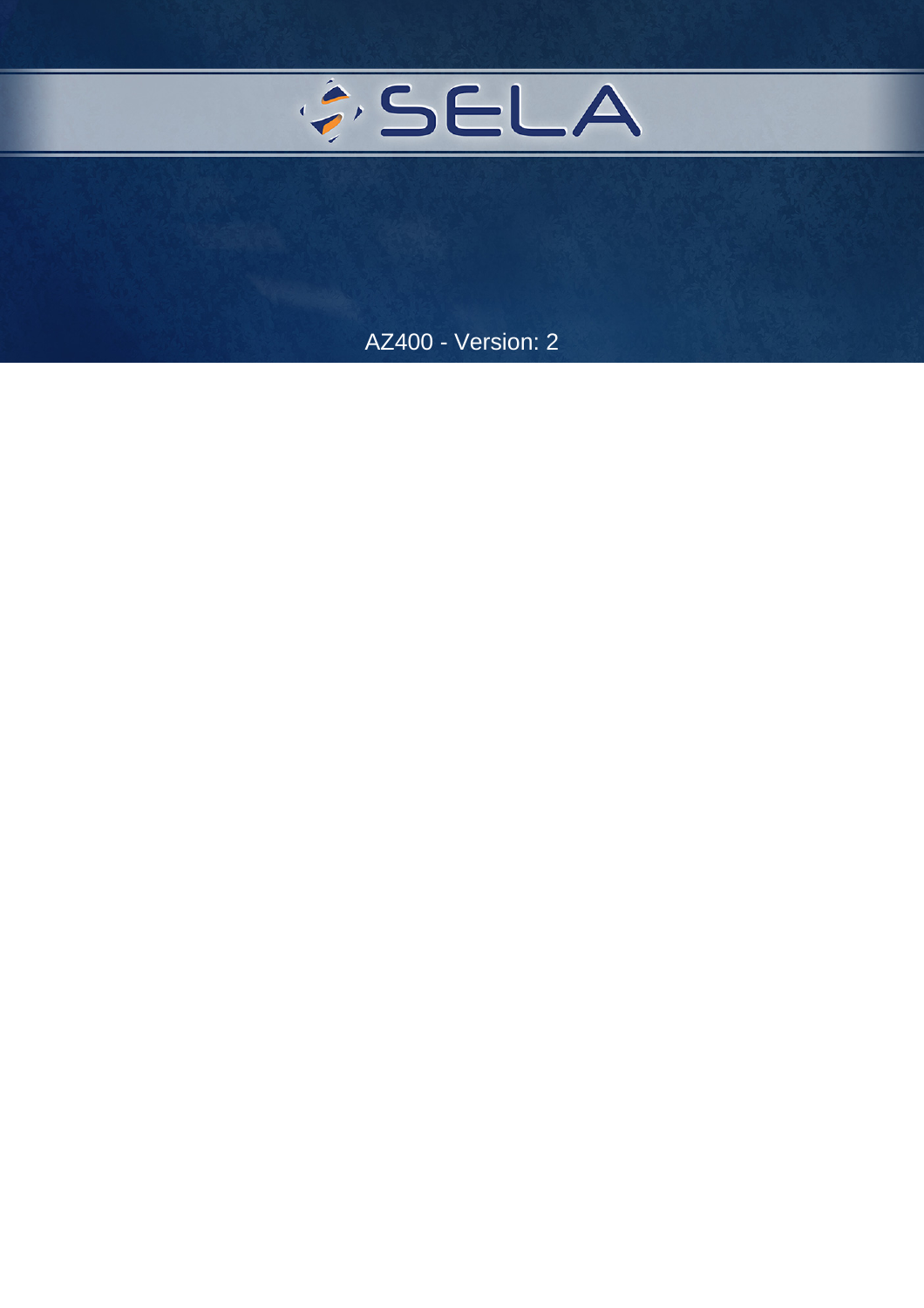

# Designing and Implementing Microsoft DevOps solutions

AZ400 - Version: 2

# **6** 5 days Course

#### Description: Ĩ

This course provides the knowledge and skills to design and implement DevOps processes and practices. Students will learn how to plan for DevOps, use source control, scale Git for an enterprise, consolidate artifacts, design a dependency management strategy, manage secrets, implement continuous integration, implement a container build strategy, design a release strategy, set up a release management workflow, implement a deployment pattern, and optimize feedback mechanisms.

#### Intended audience: ľ

Students in this course are interested in implementing dependency management or in passing the Microsoft Azure DevOps Solutions certification exam.

#### Prerequisites: L.

Cloud computing concepts, including an understanding of PaaS, SaaS, and IaaS implementations.

Both Azure administration and Azure development with proven expertise in at least one of these areas.

Version control, Agile software development, and core software development principles. It would be helpful to have experience in an organization that delivers software.

#### Objectives: Ĭ

Plan for the transformation with shared goals and timelines Select a project and identify project metrics and Key Performance Indicators (KPI's)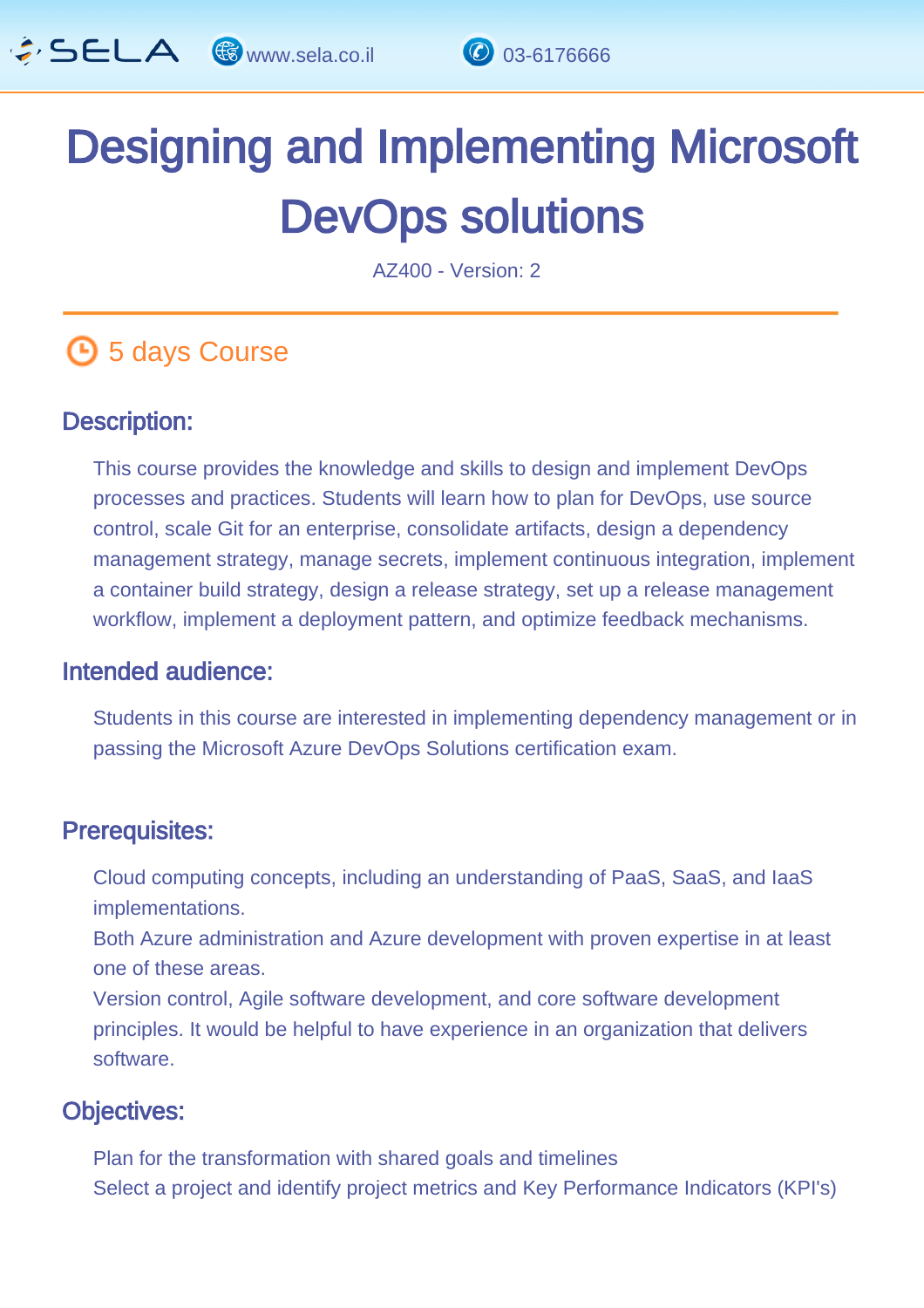# $\hat{G}$  SELA  $\circledast$  www.sela.co.il  $\circledast$  03-6176666



Create a team and agile organizational structure Design a tool integration strategy Design a license management strategy (e.g., Azure DevOps and GitHub users) Design a strategy for end-to-end traceability from work items to working software Design an authentication and access strategy Design a strategy for integrating on-premises and cloud resources Describe the benefits of using Source Control Describe Azure Repos and GitHub Migrate from TFVC to Git Manage code quality including technical debt SonarCloud, and other tooling solutions Build organizational knowledge on code quality Explain how to structure Git repos Describe Git branching workflows Leverage pull requests for collaboration and code reviews Leverage Git hooks for automation Use Git to foster inner source across the organization Explain the role of Azure Pipelines and its components Configure Agents for use in Azure Pipelines Explain why continuous integration matters Implement continuous integration using Azure Pipelines Define Site Reliability Engineering Design processes to measure end-user satisfaction and analyze user feedback Design processes to automate application analytics Manage alerts and reduce meaningless and non-actionable alerts Carry out blameless retrospectives and create a just culture Define an infrastructure and configuration strategy and appropriate toolset for a release pipeline and application infrastructure Implement compliance and security in your application infrastructure Describe the potential challenges with integrating open-source software Inspect open-source software packages for security and license compliance Manage organizational security and compliance policies Integrate license and vulnerability scans into build and deployment pipelines Configure build pipelines to access package security and license ratings

#### Topics: ľ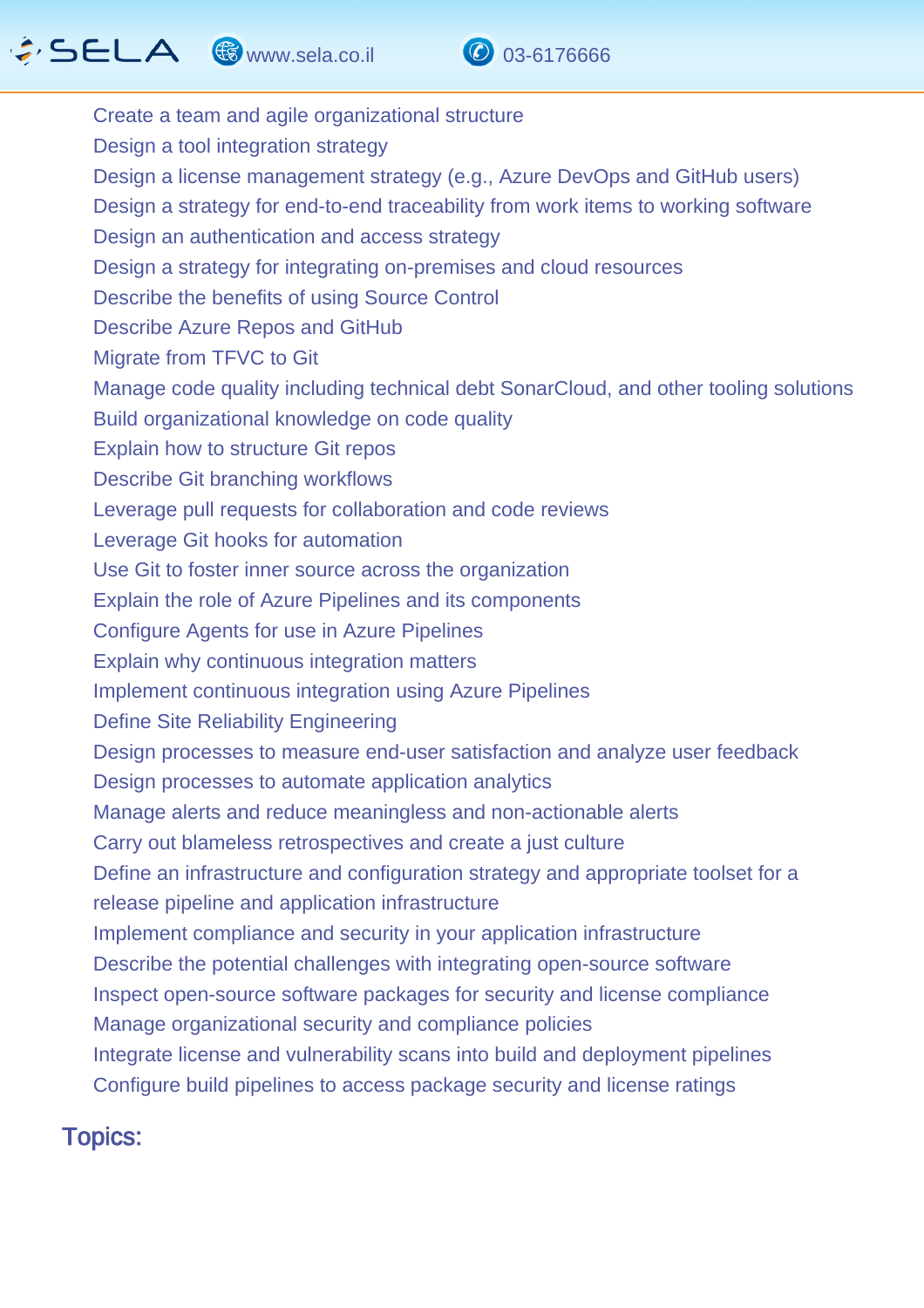

## Module 1: Get started on a DevOps transformation journey

- Introduction to DevOps
- Choose the right project
- Describe team structures
- Migrate to DevOps
- Introduction to source control
- Describe types of source control systems
- Work with Azure Repos and GitHub

#### Module 2: Work with Git for enterprise DevOps

- Structure your Git Repo
- Manage Git branches and workflows
- Collaborate with pull requests in Azure Repos
- Explore Git hooks
- Plan fostering inner source
- Manage Git repositories

## Module 3: Implement CI with Azure Pipelines and GitHub Actions

- Explore Azure Pipelines
- Manage Azure Pipeline agents and pools
- Describe pipelines and concurrency
- Explore Continuous integration
- Implement a pipeline strategy
- Integrate with Azure Pipelines
- Introduction to GitHub Actions
- Learn continuous integration with GitHub Actions

## Module 4: Design and implement a release strategy

- Introduction to continuous delivery
- Explore release strategy recommendations
- Build a high-quality release pipeline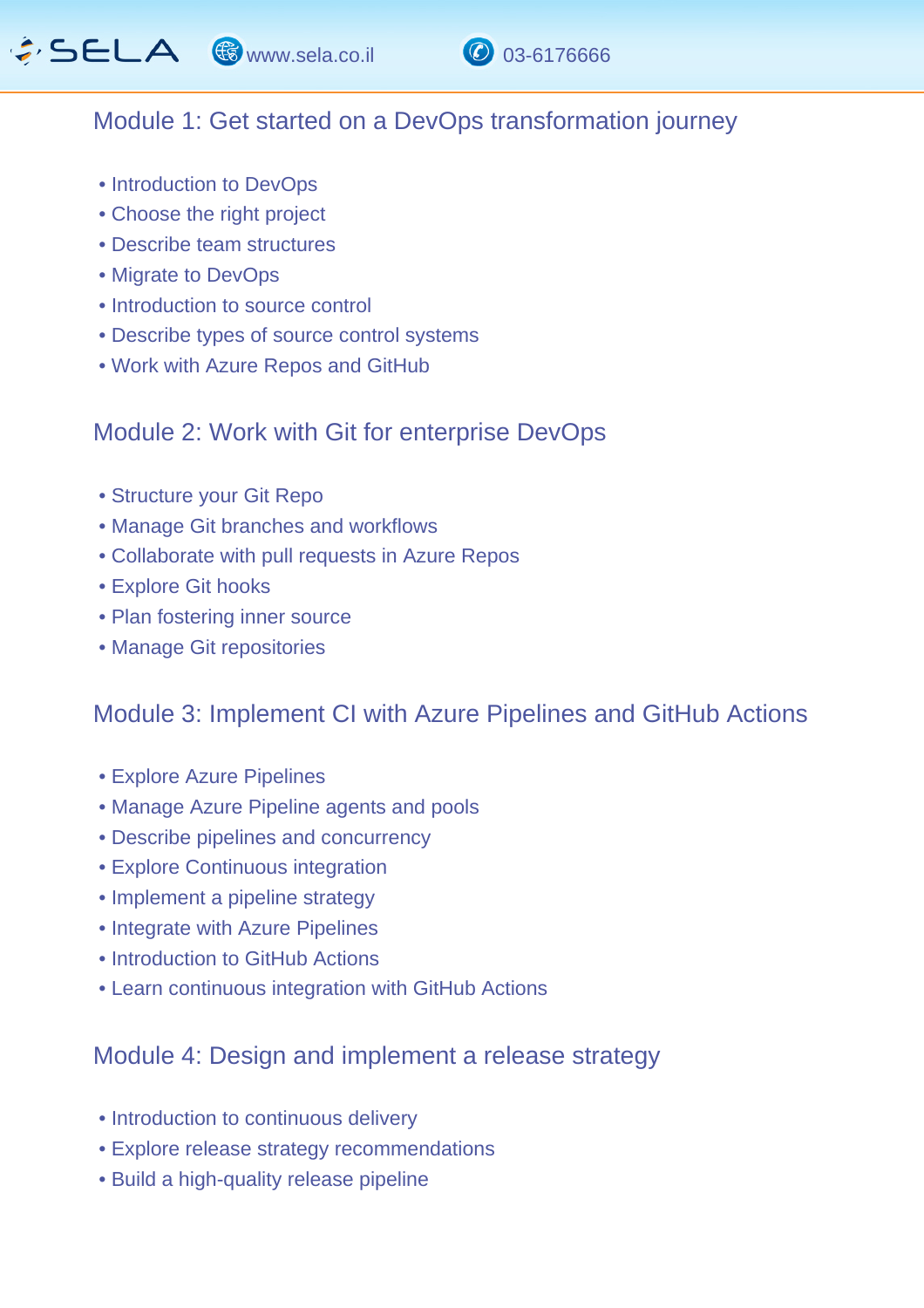# $\hat{G}$  SELA  $\circledast$  www.sela.co.il  $\circledast$  03-6176666



- Introduction to deployment patterns
- Implement blue-green deployment and feature toggles
- Implement canary releases and dark launching
- Implement A-B testing and progressive exposure deployment

## Module 5: Implement a secure continuous deployment using Azure **Pipelines**

- Create a release pipeline
- Configure and provision environments
- Manage and modularize tasks and templates
- Automate inspection of health
- Introduction to security development process
- Manage application configuration data
- Integrate with identity management systems
- Implement application configuration

## Module 6: Manage infrastructure as code using Azure, DSC, and third-party tools

- Explore infrastructure as code and configuration management
- Create Azure resources using Azure Resource Manager templates
- Create Azure resources by using Azure CLI
- Explore Azure Automation with DevOps
- Implement Desired State Configuration (DSC)
- Introduction to Chef and Puppet
- Implement Ansible
- Implement Terraform

# Module 7: Design and implement a dependency management strategy

- Explore package dependencies
- Understand package management
- Migrate, consolidating and secure artifacts